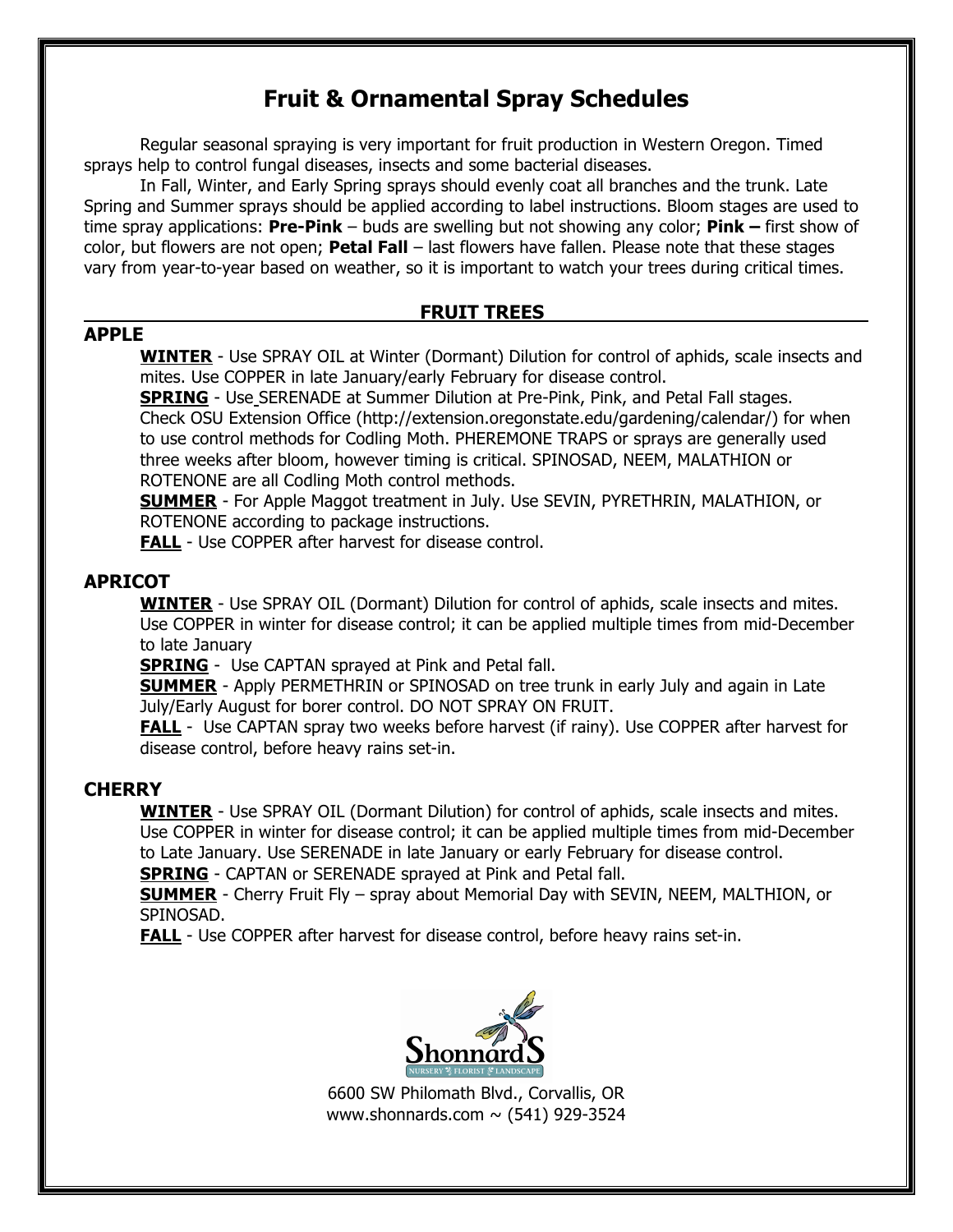## **PEACHES & NECTARINE**

**WINTER** - Use SPRAY OIL at Winter (Dormant) Dilution for control of aphids, scale insects and mites. Use COPPER in winter for disease control; apply in mid-December and again in early January. Use SERENADE in mid-to-late February for disease control.

**SPRING** - Use SERENADE sprayed at Pink and Petal fall.

**SUMMER** - Apply PERMETHRIN or SPINOSAD on tree trunk in early July and again in Late July/Early August for borer control. DO NOT SPRAY ON FRUIT.

**FALL** - Use COPPER after harvest for disease control, before heavy rains set-in.

#### **PEAR**

**WINTER** - Use SPRAY OIL at Winter (Dormant) Dilution for control of aphids, scale insects and mites. Use COPPER or SERENADE in winter for disease control; it can be applied multiple times from mid December to late January.

**SPRING** - Use SERENADE sprayed at Pink and Petal fall. Check OSU Extension Office (http://extension.oregonstate.edu/gardening/calendar/) for when to use control methods for Codling Moth. PHEROMONE TRAPS or sprays are generally used three weeks after bloom, however timing is critical. SPINOSAD, NEEM, MALATHION or ROTENONE are all Codling Moth control methods.

**FALL** - Use COPPER or SERENADE after harvest for disease control, before heavy rains set-in.

#### **PLUMS (PRUNES)**

**WINTER** - Use SPRAY OIL at Winter (Dormant) Dilution for control of aphids, scale insects and mites.

**SPRING** – Use SERENADE sprayed at Pink and Petal fall.

**SUMMER** - Apply PERMETHRIN or SPINOSAD on tree trunk in early July and again in Late July/Early August for borer control. DO NOT SPRAY ON FRUIT.

**FALL** - Use COPPER or SERENADE after harvest for disease control, before heavy rains set-in.

#### **NUT TREES**

## **HAZELNUT (FILBERT)**

**WINTER** - Use COPPER for disease control.

**SUMMER** - Use SEVIN or PERMETHRIN in early July for Filbert Worm. Repeat in late July or early August.

**FALL** - Use COPPER at leaf fall for disease control.

#### **WALNUT**

**WINTER** - Use COPPER for disease control.

**SPRING** - Use COPPER immediately before and after bloom for disease control.

**SUMMER** - Use PERMETHRIN or SPINOSAD in mid-to-late July to control Walnut Husk Fly.

**FALL** - Use COPPER at leaf fall for disease control.

#### **CHESTNUT**

**WINTER** - Use COPPER for disease control; apply between mid-December and mid-January. **FALL** - Use COPPER at leaf fall for disease control.



6600 SW Philomath Blvd., Corvallis, OR www.shonnards.com  $\sim$  (541) 929-3524